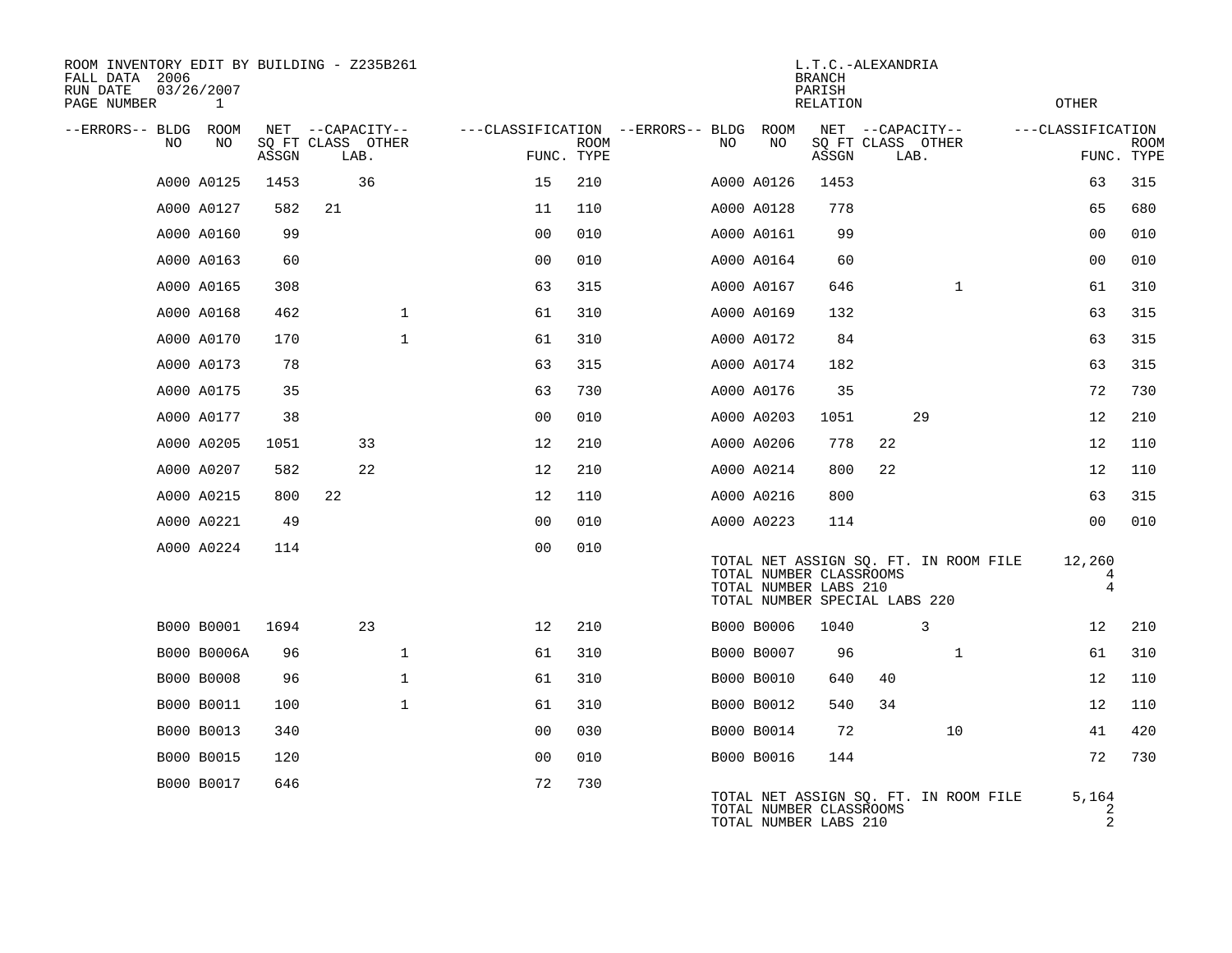| ROOM INVENTORY EDIT BY BUILDING - Z235B261<br>FALL DATA 2006<br>RUN DATE<br>PAGE NUMBER | 03/26/2007<br>2 |       |                           |                                        |             |     |                                                                                                 | L.T.C.-ALEXANDRIA<br><b>BRANCH</b><br>PARISH<br><b>RELATION</b> |    |                                             | <b>OTHER</b>                      |                           |
|-----------------------------------------------------------------------------------------|-----------------|-------|---------------------------|----------------------------------------|-------------|-----|-------------------------------------------------------------------------------------------------|-----------------------------------------------------------------|----|---------------------------------------------|-----------------------------------|---------------------------|
| --ERRORS-- BLDG ROOM                                                                    | NO              |       | NET --CAPACITY--          | ---CLASSIFICATION --ERRORS-- BLDG ROOM |             |     | NO                                                                                              |                                                                 |    | NET --CAPACITY--                            | ---CLASSIFICATION                 |                           |
| NO                                                                                      |                 | ASSGN | SQ FT CLASS OTHER<br>LAB. | FUNC. TYPE                             | <b>ROOM</b> | NO. |                                                                                                 | ASSGN                                                           |    | SQ FT CLASS OTHER<br>LAB.                   |                                   | <b>ROOM</b><br>FUNC. TYPE |
|                                                                                         | C000 C0001      | 1978  | 20                        | 12                                     | 210         |     | TOTAL NUMBER SPECIAL LABS 220<br>C000 C0002                                                     | 1636                                                            |    | 20                                          | 12                                | 210                       |
|                                                                                         | C000 C0003      | 186   |                           | 72                                     | 730         |     | C000 C0004                                                                                      | 337                                                             |    | -5                                          | 12                                | 210                       |
|                                                                                         | C000 C0005      | 600   | 15                        | 12                                     | 110         |     | C000 C0006                                                                                      | 600                                                             | 14 |                                             | 12                                | 110                       |
|                                                                                         | C000 C0007      | 60    |                           | 0 <sub>0</sub>                         | 010         |     | C000 C0009                                                                                      | 363                                                             | 18 |                                             | 12                                | 110                       |
|                                                                                         | C000 C0010      | 90    |                           | 63                                     | 215         |     |                                                                                                 | 315                                                             |    | $\mathbf{1}$                                | 61                                | 310                       |
|                                                                                         | C000 C0012      | 96    | $\mathbf{1}$              | 61                                     | 310         |     | C000 C0011<br>C000 C0013                                                                        | 2000                                                            |    | 20                                          | 12                                | 210                       |
|                                                                                         | C000 C0014      | 480   |                           | 63                                     | 215         |     | C000 C0015                                                                                      | 870                                                             |    | 20                                          | 12                                | 210                       |
|                                                                                         | C000 C0016      | 148   |                           | 63                                     | 215         |     | C000 C0017                                                                                      | 700                                                             |    | 20                                          | 12                                | 210                       |
|                                                                                         |                 |       |                           |                                        |             |     | TOTAL NUMBER CLASSROOMS<br>TOTAL NUMBER LABS 210<br>TOTAL NUMBER SPECIAL LABS 220               |                                                                 |    | TOTAL NET ASSIGN SQ. FT. IN ROOM FILE       | 10,399<br>3<br>$\epsilon$         |                           |
|                                                                                         | D000 D0001      | 5214  | 20                        | 12                                     | 210         |     | D000 D0002                                                                                      | 627                                                             | 40 |                                             | 12                                | 110                       |
|                                                                                         | D000 D0003      | 133   |                           | 63                                     | 215         |     | D000 D0004                                                                                      | 162                                                             |    |                                             | 0 <sub>0</sub>                    | 010                       |
|                                                                                         | D000 D0005      | 187   |                           | 72                                     | 730         |     | D000 D0006<br>TOTAL NUMBER CLASSROOMS<br>TOTAL NUMBER LABS 210<br>TOTAL NUMBER SPECIAL LABS 220 | 357                                                             |    | TOTAL NET ASSIGN SQ. FT. IN ROOM FILE       | 72<br>6,518<br>1<br>$\mathbf{1}$  | 730                       |
|                                                                                         | E000 E0001      | 2590  | 200                       | 91                                     | 630         |     | E000 E0002                                                                                      | 450                                                             |    | 50                                          | 91                                | 630                       |
|                                                                                         | E000 E0003      | 176   |                           | 0 <sub>0</sub>                         | 010         |     | E000 E0004                                                                                      | 234                                                             |    |                                             | 0 <sub>0</sub>                    | 010                       |
|                                                                                         | E000 E0005      | 108   | 25                        | 91                                     | 630         |     | E000 E0010                                                                                      | 96                                                              |    |                                             | 63                                | 315                       |
|                                                                                         | E000 E0012      | 128   |                           | 72                                     | 730         |     | E000 E0013                                                                                      | 352                                                             |    |                                             | 0 <sub>0</sub>                    | 030                       |
|                                                                                         | E000 E0014      | 200   |                           | 72                                     | 730         |     | E000 E0016                                                                                      | 2014                                                            | 75 |                                             | 12                                | 110                       |
|                                                                                         | E000 E0018      | 2004  | 11                        | 12                                     | 210         |     | E000 E0023                                                                                      | 864                                                             | 36 |                                             | 12                                | 110                       |
|                                                                                         | E000 E0024      | 840   | 25                        | 12                                     | 110         |     | E000 E0025                                                                                      | 744                                                             | 20 |                                             | 12                                | 110                       |
|                                                                                         | E000 E0027      | 120   | 1                         | 61                                     | 310         |     | E000 E0029<br>TOTAL NUMBER CLASSROOMS<br>TOTAL NUMBER LABS 210<br>TOTAL NUMBER SPECIAL LABS 220 | 576                                                             |    | 12<br>TOTAL NET ASSIGN SQ. FT. IN ROOM FILE | 61<br>10,734<br>4<br>$\mathbf{1}$ | 310                       |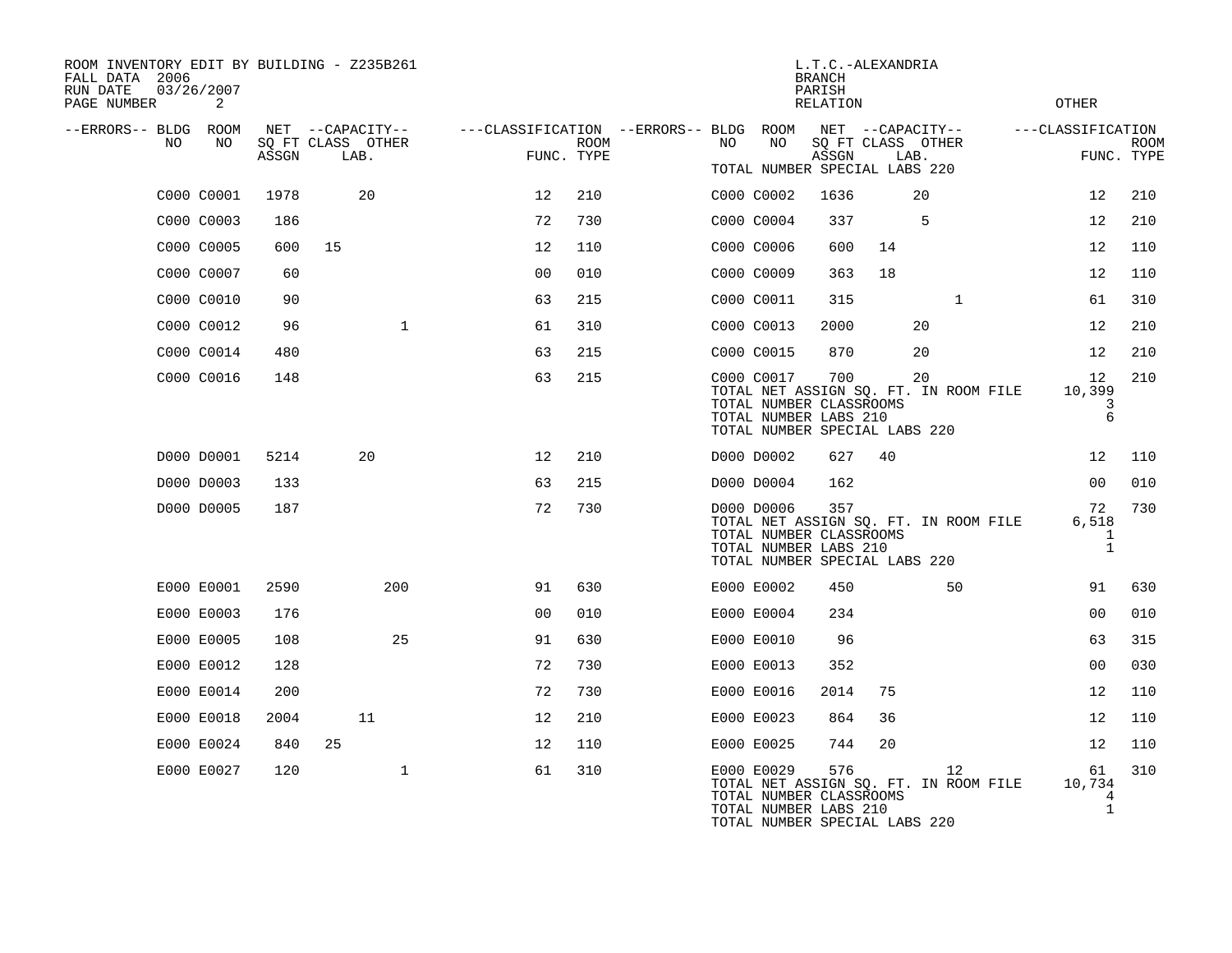| ROOM INVENTORY EDIT BY BUILDING - Z235B261<br>FALL DATA 2006<br>03/26/2007<br>RUN DATE<br>PAGE NUMBER | 3  |       |                                               |                                                      |             |    |            | L.T.C.-ALEXANDRIA<br><b>BRANCH</b><br>PARISH<br>RELATION                                 |    |                                                       | <b>OTHER</b>                    |             |
|-------------------------------------------------------------------------------------------------------|----|-------|-----------------------------------------------|------------------------------------------------------|-------------|----|------------|------------------------------------------------------------------------------------------|----|-------------------------------------------------------|---------------------------------|-------------|
| --ERRORS-- BLDG ROOM<br>NO.                                                                           | NO | ASSGN | NET --CAPACITY--<br>SQ FT CLASS OTHER<br>LAB. | ---CLASSIFICATION --ERRORS-- BLDG ROOM<br>FUNC. TYPE | <b>ROOM</b> | NO | NO         | ASSGN                                                                                    |    | NET --CAPACITY--<br>SQ FT CLASS OTHER<br>LAB.         | ---CLASSIFICATION<br>FUNC. TYPE | <b>ROOM</b> |
| F000 F0001                                                                                            |    | 2914  | 15                                            | 12                                                   | 210         |    | F000 F0002 | 460                                                                                      | 10 |                                                       | 12                              | 110         |
| F000 F0003                                                                                            |    | 480   |                                               | 63                                                   | 215         |    | F000 F0004 | 644                                                                                      | 16 |                                                       | 12                              | 110         |
| F000 F0005                                                                                            |    | 113   |                                               | 00                                                   | 010         |    | F000 F0006 | 90                                                                                       |    |                                                       | 0 <sub>0</sub>                  | 010         |
| F000 F0007                                                                                            |    | 100   |                                               | 0 <sub>0</sub>                                       | 010         |    | F000 F0008 | 414                                                                                      |    | 15                                                    | 12                              | 210         |
| F000 F0009                                                                                            |    | 2350  | 15                                            | 12                                                   | 210         |    | F000 F0011 | 529                                                                                      | 24 |                                                       | 12                              | 110         |
| F000 F0012                                                                                            |    | 221   | 20                                            | 12                                                   | 210         |    | F000 F0013 | 322                                                                                      |    |                                                       | 63                              | 730         |
| F000 F0015                                                                                            |    | 220   |                                               | 63                                                   | 730         |    | F000 F0018 | 400                                                                                      |    | 20                                                    | 12                              | 210         |
| F000 F0019                                                                                            |    | 234   |                                               | 63                                                   | 215         |    | F000 F0020 | 234                                                                                      |    |                                                       | 63                              | 215         |
| F000 F0021                                                                                            |    | 273   | 20                                            | 12                                                   | 210         |    | F000 F0022 | 484                                                                                      | 10 |                                                       | 12                              | 110         |
| F000 F0023                                                                                            |    | 113   |                                               | 0 <sub>0</sub>                                       | 010         |    | F000 F0024 | 90                                                                                       |    |                                                       | 0 <sub>0</sub>                  | 010         |
| F000 F0025                                                                                            |    | 100   |                                               | 0 <sub>0</sub>                                       | 010         |    | F000 F0026 | 484                                                                                      | 26 |                                                       | 12                              | 110         |
| F000 F0027                                                                                            |    | 264   |                                               | 63                                                   | 215         |    | F000 F0028 | 532                                                                                      |    | 20                                                    | 12                              | 210         |
| F000 F0029                                                                                            |    | 1716  | 20                                            | 12                                                   | 210         |    | F000 F0030 | 4615                                                                                     |    | 15                                                    | 12                              | 210         |
| F000 F0031                                                                                            |    | 484   | 10                                            | 12                                                   | 110         |    |            | TOTAL NUMBER CLASSROOMS<br>TOTAL NUMBER LABS 210<br>TOTAL NUMBER SPECIAL LABS 220        |    | TOTAL NET ASSIGN SQ. FT. IN ROOM FILE                 | 18,274<br>6<br>9                |             |
| G000 G0001                                                                                            |    | 2223  |                                               | 71                                                   | 720         |    | G000 G0002 | 149<br>TOTAL NUMBER CLASSROOMS<br>TOTAL NUMBER LABS 210<br>TOTAL NUMBER SPECIAL LABS 220 |    | $\mathbf{1}$<br>TOTAL NET ASSIGN SQ. FT. IN ROOM FILE | 61<br>2,372                     | 310         |
| H000 H0001                                                                                            |    | 288   |                                               | 63                                                   | 730         |    |            | TOTAL NUMBER CLASSROOMS<br>TOTAL NUMBER LABS 210<br>TOTAL NUMBER SPECIAL LABS 220        |    | TOTAL NET ASSIGN SQ. FT. IN ROOM FILE                 | 288                             |             |
| I000 I0001                                                                                            |    | 1920  | 17                                            | 12                                                   | 210         |    | I000 I0002 | 120                                                                                      |    | $\mathbf{1}$                                          | 61                              | 310         |
| I000 I0003                                                                                            |    | 78    |                                               | 00                                                   | 010         |    | I000 I0004 | 78                                                                                       |    |                                                       | 0 <sub>0</sub>                  | 010         |
| I000 I0005                                                                                            |    | 144   |                                               | 63                                                   | 215         |    |            |                                                                                          |    | TOTAL NET ASSIGN SQ. FT. IN ROOM FILE                 | 2,184                           |             |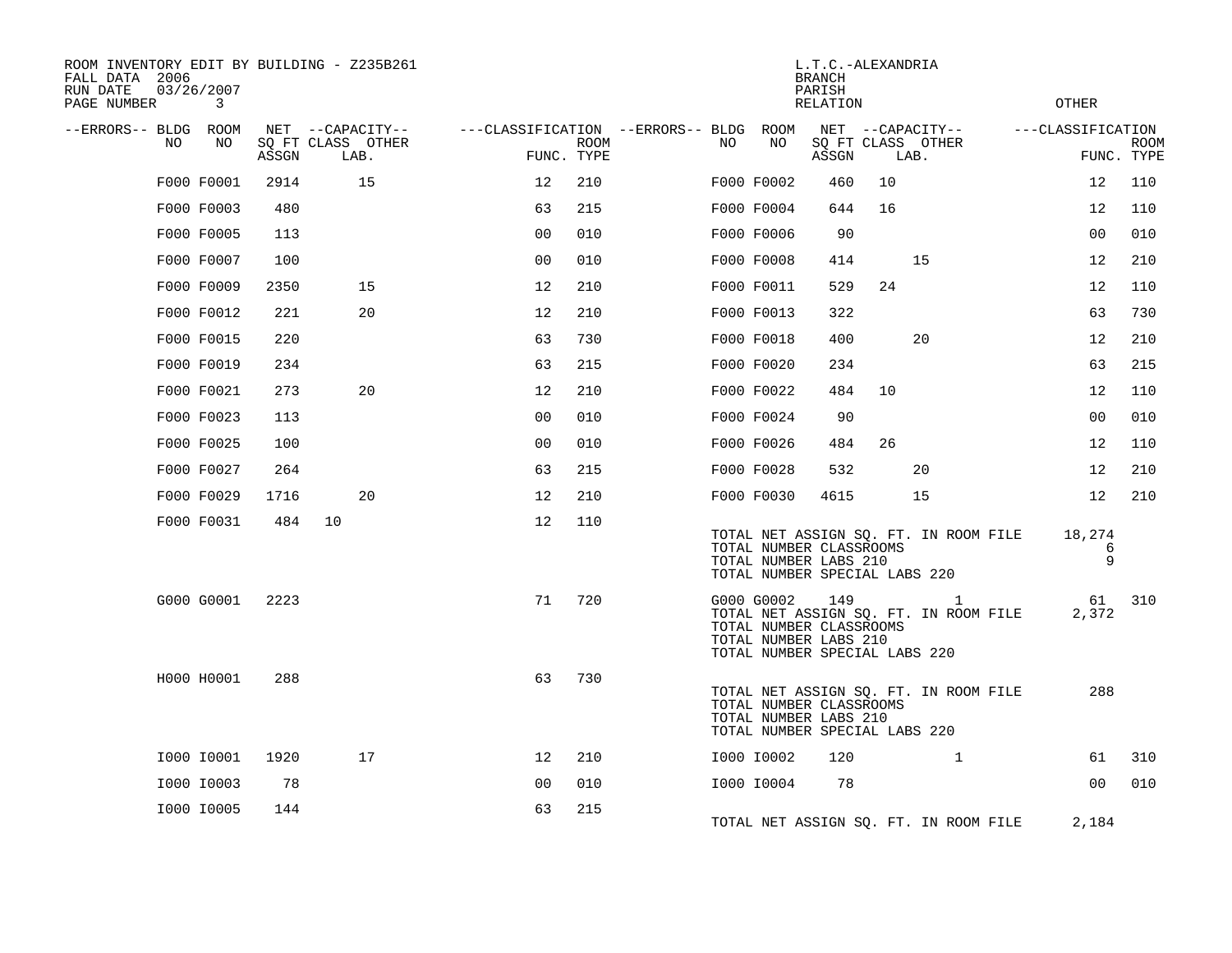| ROOM INVENTORY EDIT BY BUILDING - Z235B261<br>2006<br>FALL DATA<br>03/26/2007<br>RUN DATE<br>PAGE NUMBER<br>4 |       |                                               |                                                                       |             |            |                                                                                         | <b>BRANCH</b><br>PARISH<br>RELATION | L.T.C.-ALEXANDRIA         |                                       | OTHER                  |                           |
|---------------------------------------------------------------------------------------------------------------|-------|-----------------------------------------------|-----------------------------------------------------------------------|-------------|------------|-----------------------------------------------------------------------------------------|-------------------------------------|---------------------------|---------------------------------------|------------------------|---------------------------|
| --ERRORS-- BLDG ROOM<br>NO.<br>NO                                                                             | ASSGN | NET --CAPACITY--<br>SQ FT CLASS OTHER<br>LAB. | ---CLASSIFICATION --ERRORS-- BLDG ROOM NET --CAPACITY--<br>FUNC. TYPE | <b>ROOM</b> | NO         | NO<br>TOTAL NUMBER CLASSROOMS<br>TOTAL NUMBER LABS 210<br>TOTAL NUMBER SPECIAL LABS 220 | ASSGN                               | SQ FT CLASS OTHER<br>LAB. |                                       | ---CLASSIFICATION<br>1 | <b>ROOM</b><br>FUNC. TYPE |
| J000 J0001                                                                                                    | 510   |                                               | 71                                                                    | 740         |            | TOTAL NUMBER CLASSROOMS<br>TOTAL NUMBER LABS 210<br>TOTAL NUMBER SPECIAL LABS 220       |                                     |                           | TOTAL NET ASSIGN SQ. FT. IN ROOM FILE | 510                    |                           |
| K000 K0001                                                                                                    | 760   |                                               | 65                                                                    | 680         | K000 K0002 |                                                                                         | 290 10                              |                           |                                       | 12                     | 110                       |
| K000 K0003                                                                                                    | 48    |                                               | 0 <sub>0</sub>                                                        | 010         |            | TOTAL NUMBER CLASSROOMS<br>TOTAL NUMBER LABS 210<br>TOTAL NUMBER SPECIAL LABS 220       |                                     |                           | TOTAL NET ASSIGN SQ. FT. IN ROOM FILE | 1,050                  |                           |
| L000 L0001                                                                                                    |       | 288 19                                        | 12                                                                    | 110         |            | TOTAL NUMBER CLASSROOMS<br>TOTAL NUMBER LABS 210<br>TOTAL NUMBER SPECIAL LABS 220       |                                     |                           | TOTAL NET ASSIGN SQ. FT. IN ROOM FILE | 288                    |                           |
| M000 M0001                                                                                                    | 957   | 64                                            | 12                                                                    | 110         |            | TOTAL NUMBER CLASSROOMS<br>TOTAL NUMBER LABS 210<br>TOTAL NUMBER SPECIAL LABS 220       |                                     |                           | TOTAL NET ASSIGN SQ. FT. IN ROOM FILE | 957<br>-1.             |                           |